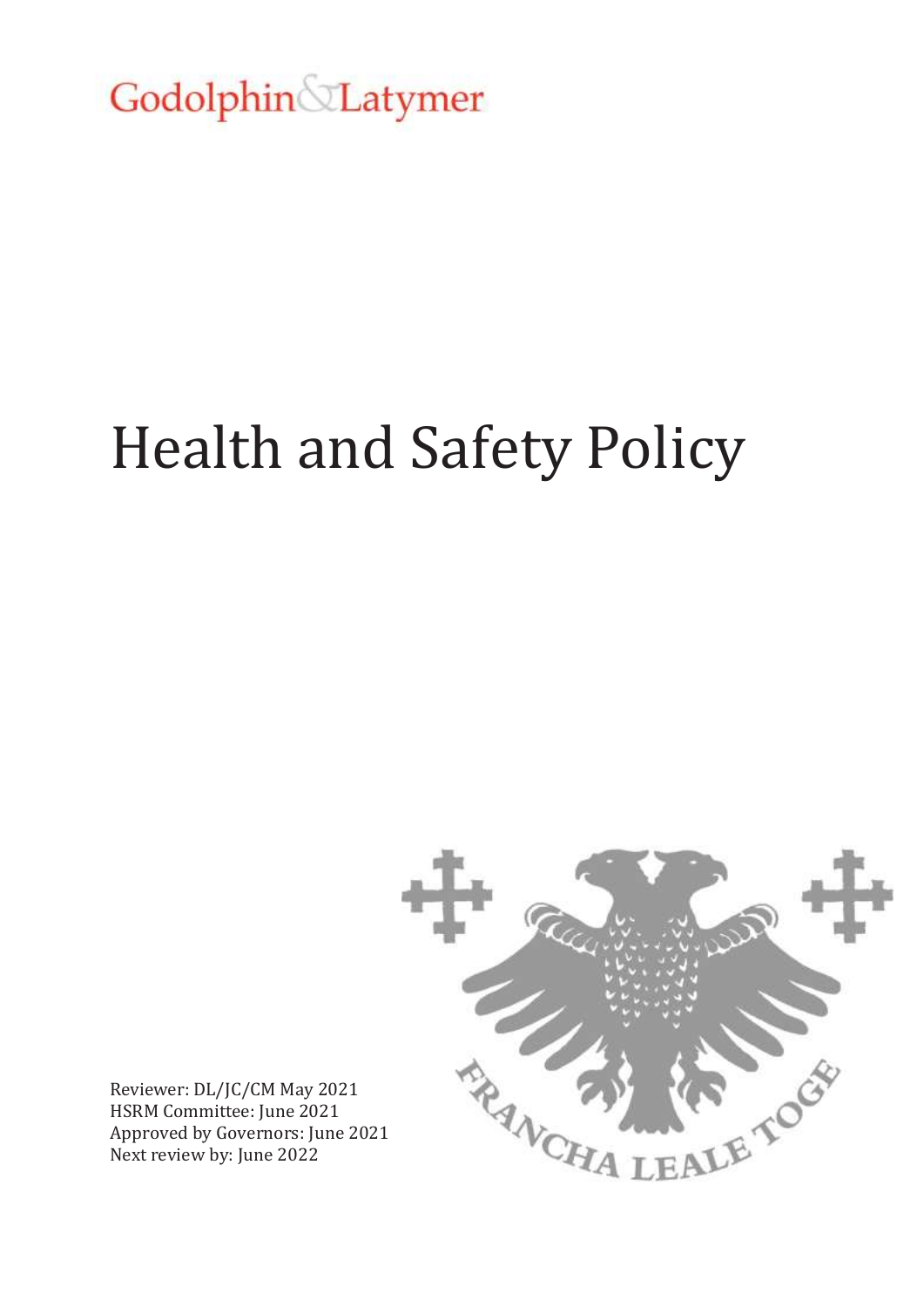# **Health and Safety Statement**

The Godolphin and Latymer School is committed to ensuring, so far as is reasonably practicable, the health and safety of all staff, pupils and visitors to the School. In doing so, the School will comply with the Health and Safety at Work Act 1974 (the "Act"), and regulations made under the Act, and will have regard to DfE non-statutory advice Health and Safety: Responsibilities and duties for Schools (2018).

The Godolphin and Latymer School is committed to:

- providing a safe and healthy working and learning environment;
- preventing accidents and work-related ill health;
- providing appropriate information, instruction, training and supervision;
- ensuring that work equipment and systems of work are safe;
- ensuring safe access to and from the premises and that emergency evacuation plans are in place and understood;
- ensuring that there are adequate welfare and first aid facilities;
- identifying possible hazards, assessing risks and putting in place measures to control them;
- consulting with employees and their representatives on health and safety matters;
- keeping the Health and Safety Policy and all related policies and procedures under review and monitoring their effectiveness; and
- ensuring that adequate resources are available to fulfil health and safety responsibilities and support best practice, as far as reasonably practical.

The School will put in place Health and Safety policies and procedures and expects all staff and pupils to comply with these and contribute, individually and collectively, to a safe working and learning environment.

**This Health and Safety Statement was approved by the Chair of Governors at a meeting of the Health, Safety and Risk Management Committee on 16 June 2021.**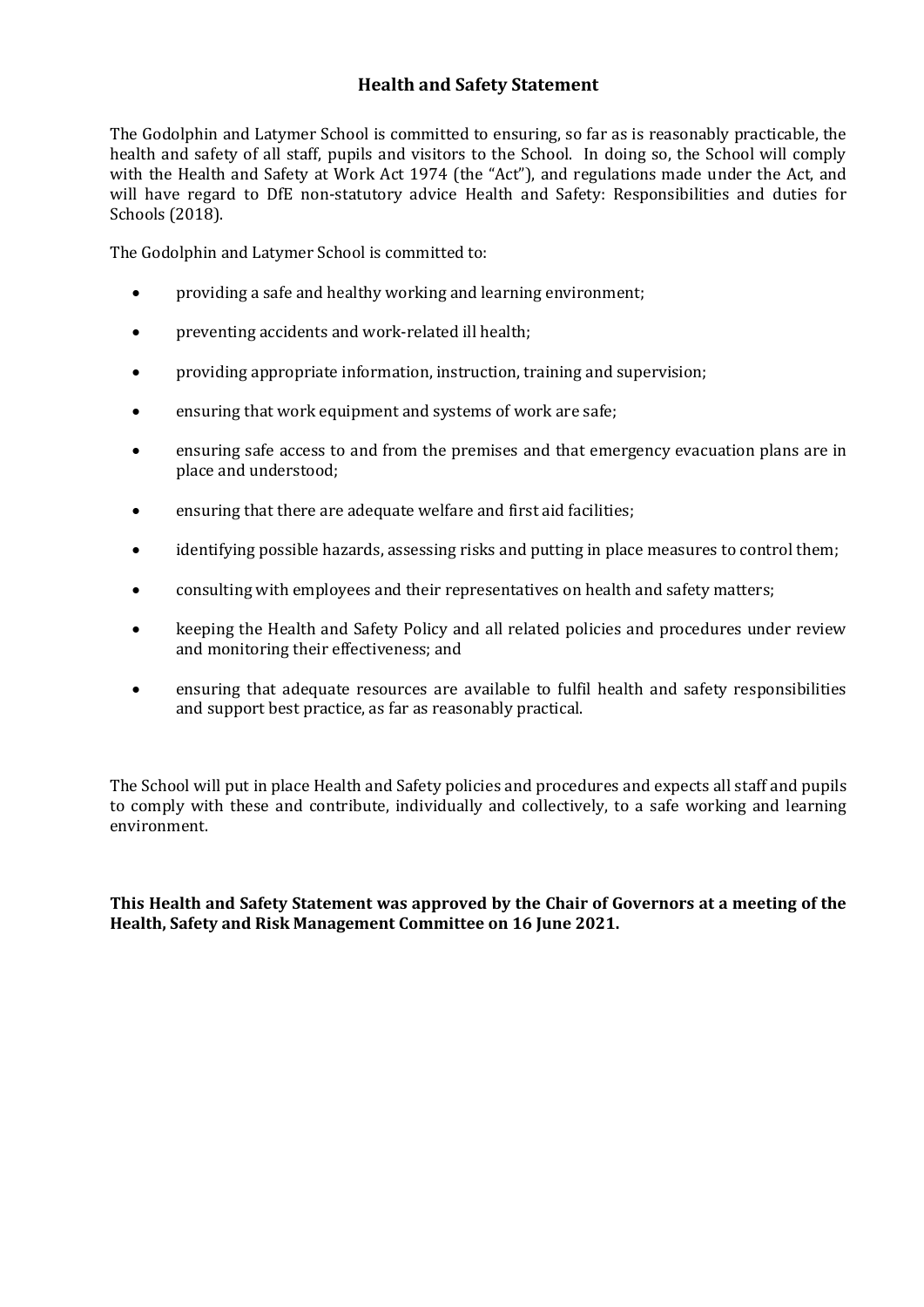# **Health and Safety Policy**

#### **1. Introduction**

- 1.1. The Godolphin and Latymer School is committed to ensuring, so far as is reasonably practicable, the health and safety of all staff, pupils and visitors to the School. This policy requires the full cooperation of all staff in promoting a safe and healthy environment in which to work.
- 1.2. The Godolphin and Latymer School Foundation (the School's Governing Body) bears ultimate responsibility for health and safety at the School. The Governors have delegated operational responsibility to the Head who has further delegated responsibility for implementation and management of safety matters to the Bursar. The Bursar delegates further in accordance with the arrangements detailed in this Health and Safety Policy.
- 1.3. The School's Health and Safety Committee (see below) will review this policy annually or more frequently if required. The policy will be reviewed and ratified by Governors' Health, Safety and Risk Management Committee and the full board of Governors on an annual basis.

# **2. Management and Supervision**

- 2.1. All those with responsibility for the management or supervision of staff (including Heads of Department and Line Managers) will promote positive attitudes towards health and safety and will, within their department or area of responsibility:
	- ensure that all new staff receive an induction in health and safety matters appropriate to their duties including accident reporting, emergency procedures, risk assessment, fire precautions, the Health and Safety at Work Rules and the location of the Medical Centre and first aid kits;
	- ensure that all staff are familiar with the School's Health and Safety Policy, Health and Safety at Work Rules and other policies and procedures relevant to their role;
	- co-operate with and participate in the investigation of all accidents and conduct assessments and inspections;
	- ensure the maintenance of good housekeeping standards;
	- review the suitability and safe operation of work equipment;
	- check work methods and practices to ensure safe systems of work;
	- ensure that risk assessments are carried out within their departments as required in accordance with the Risk Assessment Policy (see also below).
- 2.2. The Premises Manager is responsible for:
	- compliance with health and safety regulations regarding the condition of buildings and equipment; boiler houses and plant rooms; and mechanical, electrical, water and other services;
	- arranging, and keeping records of, maintenance checks of buildings, services and equipment, premises risk assessments, statutory and non-statutory inspections, and other health and safety checks and assessments.;
	- ensuring compliance with fire safety regulations, including regular review and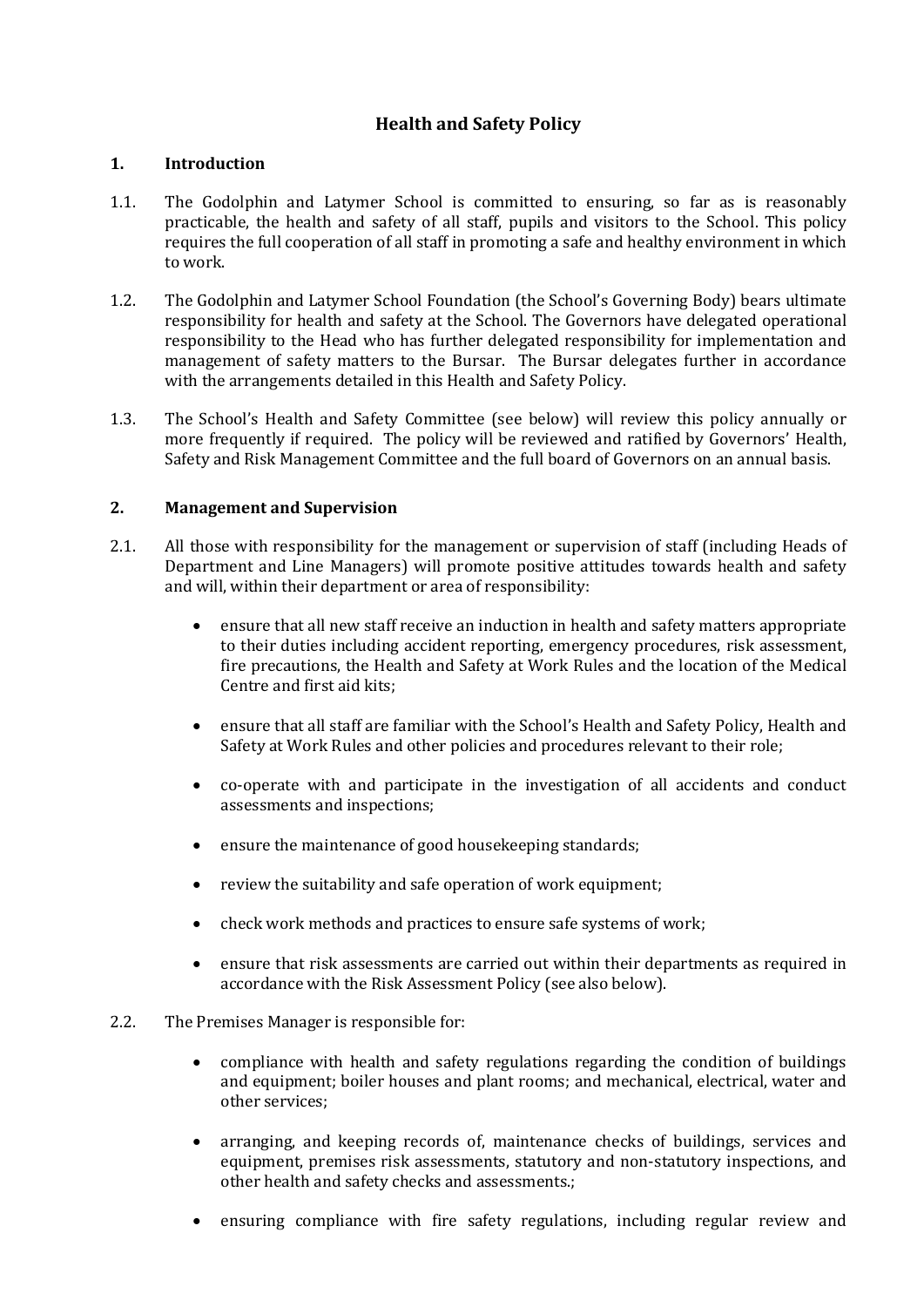ongoing implementation of the fire risk assessment;

- compliance with the Display Screen Equipment Regulations and assessment of users' workstations;
- management of the Premises Team and contractors (see below); and
- ensuring that the Health and Safety Law poster is displayed in the following areas: the Staff Room, the Brooke Building, the Peripatetic Music Staff Room, the Reprographics department, the Design Technology department, the Premises Assistant's Office, Security, the Catering Manager's Office, the Sports Hall and the kitchen.
- 2.3. It is the responsibility of the Assistant Bursar (Compliance) to advise on and monitor the implementation of health and safety procedures and to organise regular health and safety inspections.

# **3. All Staff**

- 3.1. All staff have individual obligations to act responsibly and observe health and safety rules wherever applicable to them or to matters within their control. Staff must:
	- observe this policy and the Health and Safety at Work Rules set out in the Employment Handbook;
	- adhere to any safe working procedures notified to them, including using protective clothing and equipment as provided;
	- report, and cooperate in the investigation of, accidents or near misses on site;
	- ensure the safety and welfare of pupils in accordance with the School's Safeguarding (Child Protection) Policy and other related policies and procedures.
- 3.2. Any member of staff who would like further guidance on the contents of this Policy, who wishes to raise a concern or wishes to suggest an alternative course of action, may do so by contacting the Chair(s) of the Health and Safety Committee (see the end of this Policy for details).
- 3.3. All School policies and procedures referred to in this document are available to staff in the Policies folder in Google Drive.
- 3.4. The School may apply disciplinary sanctions to any member of staff who is in breach of the School's Health and Safety Policy or associated procedures. This includes the Health and Safety at Work Rules and any specific safe systems of work, instructions, policies, training and procedures of which they have been notified.

# **4. Health and Safety Committee**

- 4.1. The Head liaises with the Bursar to appoint the Health and Safety Committee, which will generally include the Heads of the higher risk departments within the School. The Head has delegated responsibility for the chairmanship of the Health and Safety Committee to the Assistant Bursar (Compliance) and Senior Teacher.
- 4.2. Members of the Health and Safety Committee have no executive authority beyond that attached to their normal duties.
- 4.3. The Health and Safety Committee will: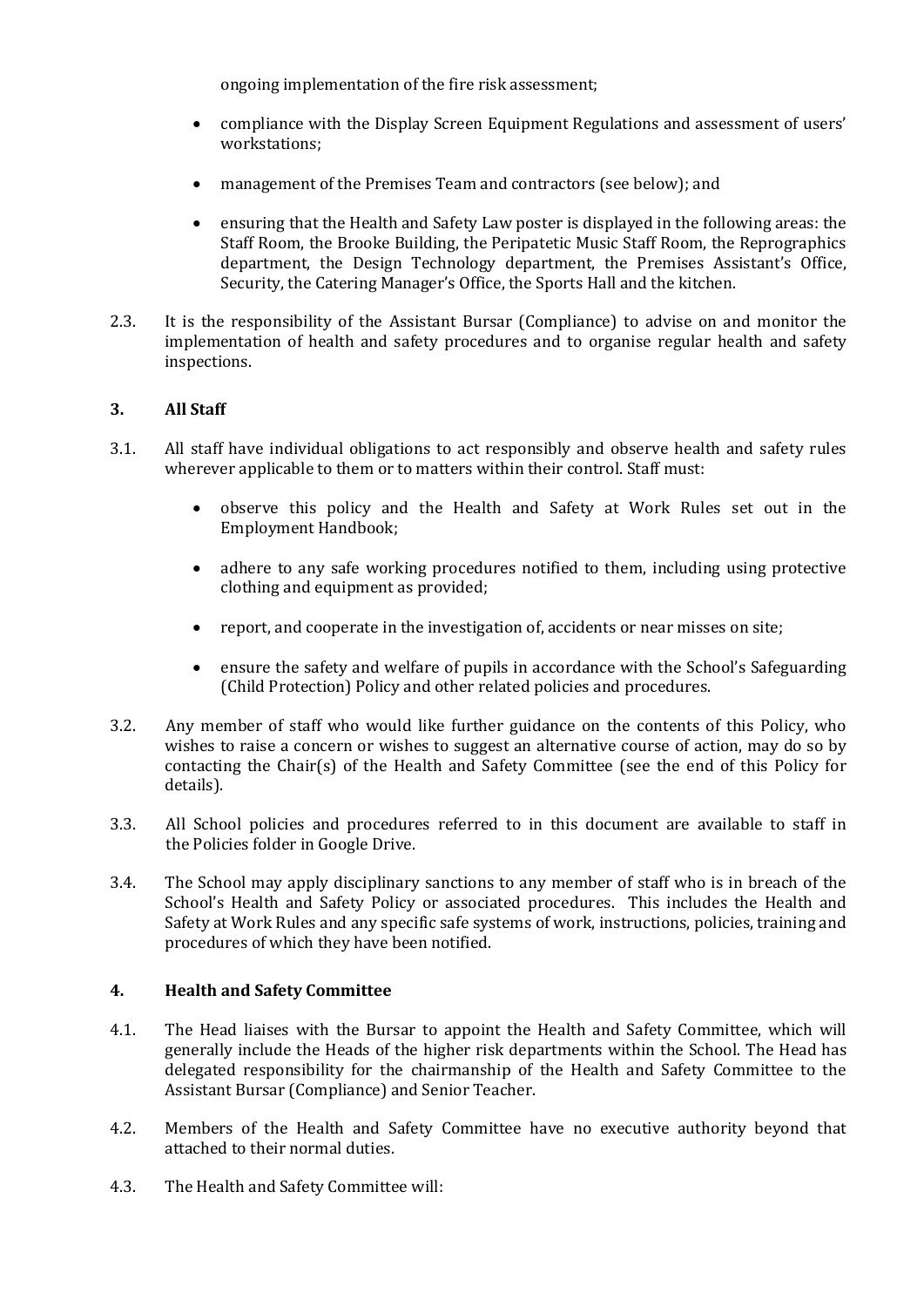- consider legislation, reports and information in order to determine necessary action;
- review this policy on an annual basis;
- monitor the effectiveness of procedures, systems of work, training and communication;
- consider aspects of the School's operations which could have health and safety implications for staff, pupils and/or visitors;
- review health and safety audits, inspections and assessments; and
- make recommendations to the Head.
- 4.4. Members of the committee are listed at the end of this policy. The committee will meet at least once every term. The meetings are minuted and available to all staff (in the Health and Safety shared drive) and also to the Governors' Health, Safety and Risk Management Committee.

# **5. Security**

- 5.1. The School's Security Policy sets out the measures that will be adopted to ensure, so far as is reasonably practicable, that staff, pupils, visitors and contractors are protected from security risks.
- 5.2. Procedures and arrangements for the security of the premises and occupants are also detailed in the School's Safeguarding (Child Protection) Policy and other related safeguarding or health and safety policies.

# **6. Maintenance of Buildings**

- 6.1. All staff must be made aware of procedures for ensuring the provision of adequate maintenance of their places of work and arrangements for urgent maintenance when it becomes necessary. Members of staff should use the schoolkeepers@godolphinandlatymer.com email facility to report matters requiring attention.
- 6.2. The Premises Manager must institute adequate procedures for the checking and maintenance of plant and equipment under his control.
- 6.3. The Premises Manager will ensure that any electrical equipment that has the potential to cause injury is maintained in a safe condition. The School's Electrical Safety (inc. PAT) Policy contains further details of how safety checks on electrical equipment are carried out.
- 6.4. The School acknowledges the health hazards arising from exposure to asbestos and will ensure that as far as reasonably practicable staff, pupils, visitors and contractors are protected from risk to their health due to exposure to any asbestos containing materials. Further advice and instruction for those involved in work with asbestos-containing materials is set out in the School's Asbestos Management Policy.

# **7. First Aid**

- 7.1. This section should be read in conjunction with the School's First Aid Policy.
- 7.2. First Aid kits are located in appropriate areas of the School and are clearly labelled with a white cross on a green background. The School Nurse is responsible for checking and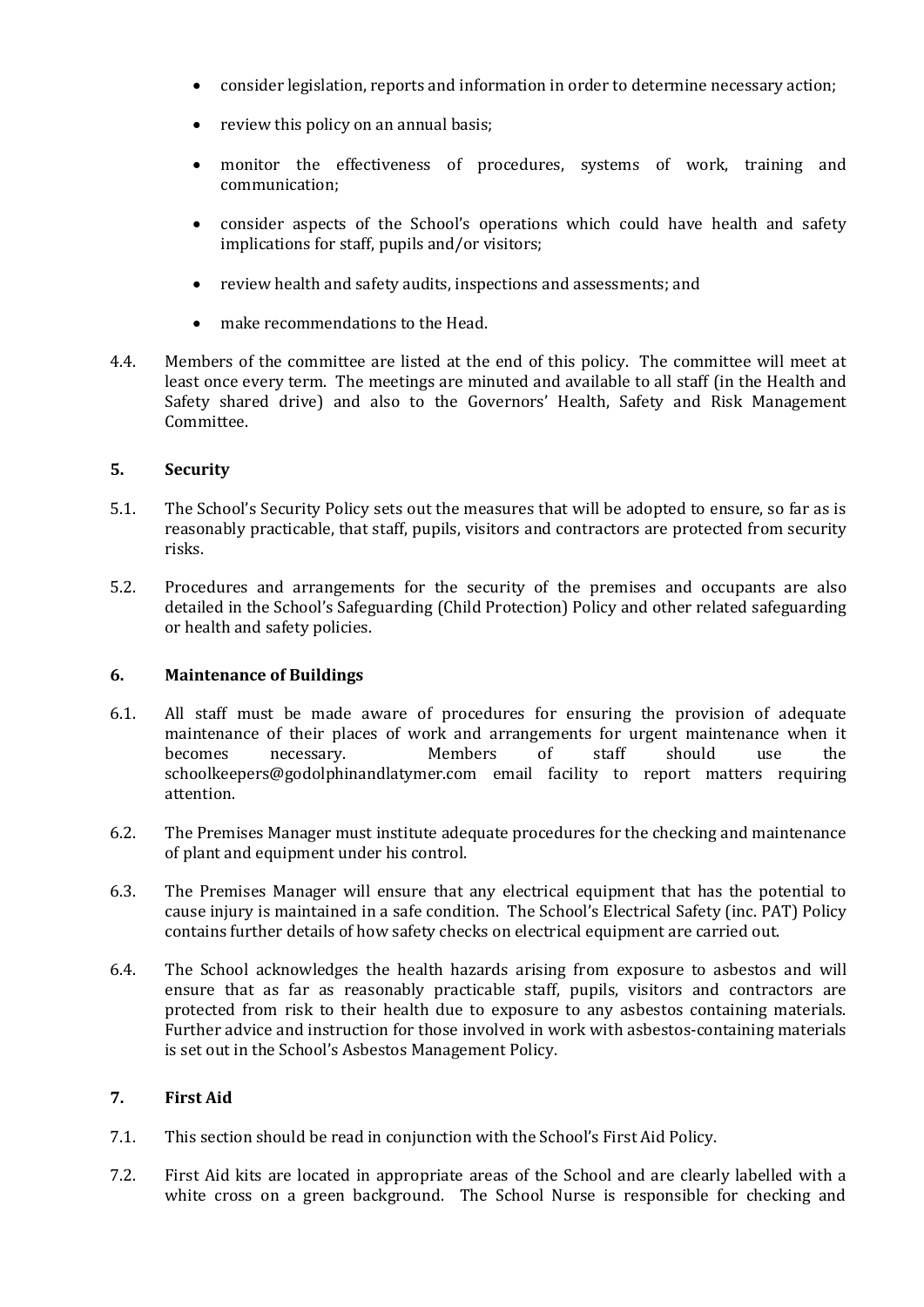replenishing kits at the beginning of each term. It is the responsibility of all staff to acquaint themselves with their location. Appendix 1 lists the location of all First Aid Kits.

- 7.3. The School has two qualified School Nurses who together provide full time cover, based in the Medical Centre. The School Nurses will provide on the spot treatment for minor injuries and advise on the immediate supervision of serious accidents.
- 7.4. Members of staff are encouraged to qualify as First Aiders and from time to time training courses will be provided. A list of staff qualified in First Aid is held at Reception and published in the Staff Handbook and is updated every term or following a training session. Any member of staff wishing to become qualified in First Aid should notify the Senior Teacher responsible for Staff Development. First Aiders will need to revalidate their certificate of competence as required.

#### **8. Reporting of Accidents**

- 8.1. Every accident which occurs in School **must** be reported. There is an online form for accident reporting available via the intranet and also a paper Accident Report book kept in the School Office. If the paper book is used, the report must be numbered sequentially and passed to the Bursar without delay
- 8.2. If a pupil suffers an accident the accident report should be made by the person supervising the lesson/activity at the time of the accident, even if they were not aware of it at the time. The pupil, or the Medical Centre if the pupil is incapacitated, should pass on the details to the member of staff in charge who will make the report. If the accident took place outside lesson time, the report should be made by the member of staff first on the scene.
- 8.3. Some accidents and incidents will need to be reported under the Reporting of Injuries, Diseases, and Dangerous Occurrences Regulations 2013 (RIDDOR). The Bursar, or in her absence, the Premises Manager or Assistant Bursar (Compliance) is responsible for reporting accidents under these regulations (see the First Aid Policy for more details).
- 8.4. If a member of staff is taken to hospital or is likely to need time off work as a result of the injury or, in the case of a pupil, if the pupil has been taken to hospital from school the Head, Senior Deputy Head (Pastoral), Deputy Head (Academic) or Bursar should be informed immediately. The Bursar may require a supplementary accident report to be completed so that the accident can be investigated further.
- 8.5. A record of all accidents reported is maintained by the Bursar and is reviewed on an anonymous basis by the School Health and Safety Committee (termly) and by the Governors' Health, Safety and Risk Management Committee (annually).

# **9. Visitors to the School/Hire of the Premises**

- 9.1. Staff inviting visitors, including children, onto the School premises are responsible for their supervision and safety whilst on site. Staff must adhere to the School's Visitor Procedures and Security Policy (see separate documents).
- 9.2. The Bursar will make any hirers of School facilities aware of key health and safety and security procedures relating to the area being hired.

#### **10. Contractors**

10.1. The Premises Manager is responsible for the appointment and management of contractors carrying out construction or maintenance work on the school site. The School will follow the procedures set out in the Contractor Rules and Permit to Work Policy to ensure, so far as is reasonably practicable, that contractors are competent.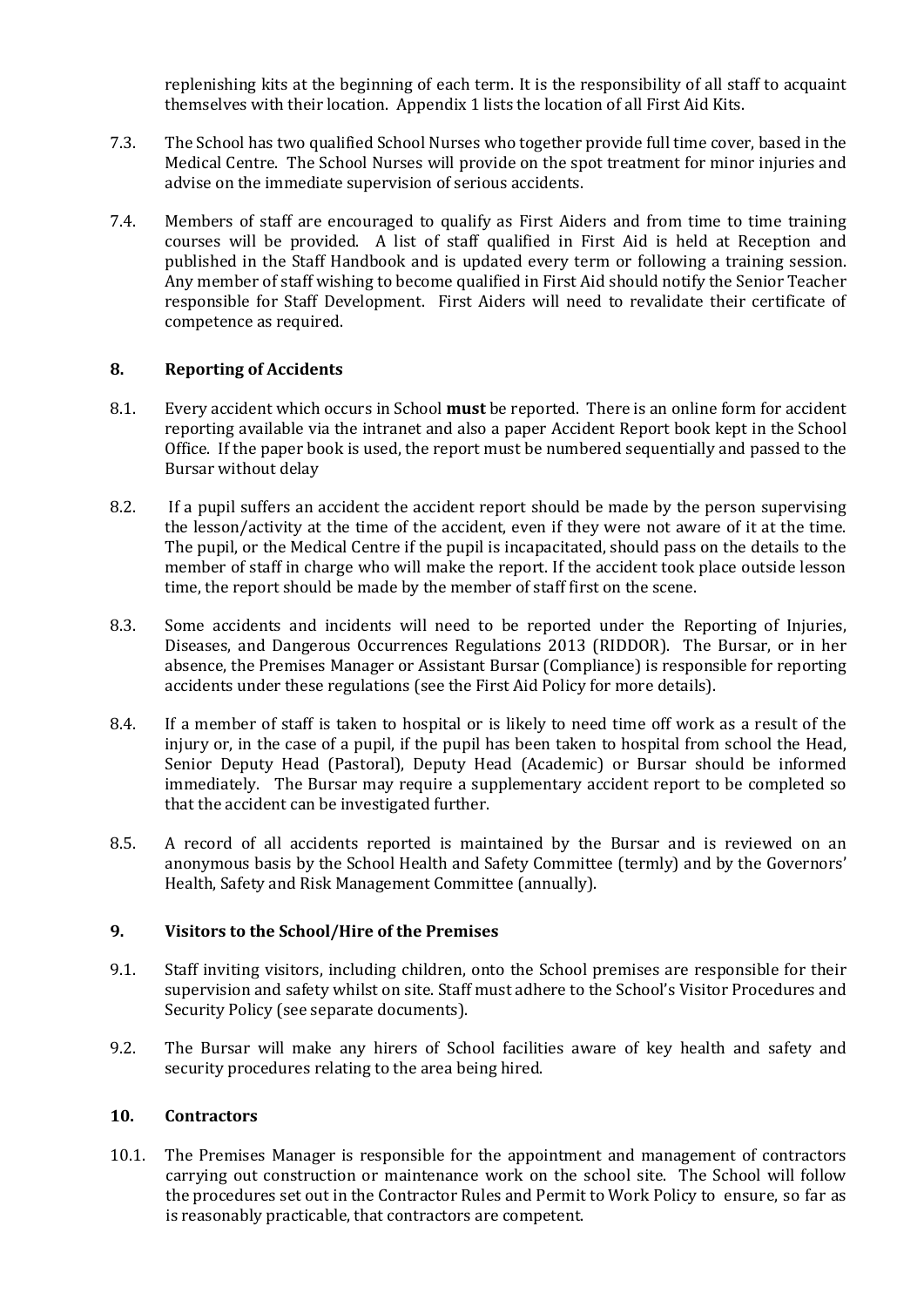- 10.2. Contractors are required to provide the School with a copy of their own Health and Safety Policy and a valid certificate of public liability insurance. These will be requested on an annual basis for regular contractors.
- 10.3. Contractors who may be working unsupervised during term time, or when pupils could be on site, may be required to undergo checks with the Disclosure and Barring Service as appropriate. Visitor badges must be worn at all times in accordance with the School's Security Policy and Visitor Procedures.
- 10.4. The School will issue all contractors with a copy of its Instructions for Contractors Working on Site. Contractors are required to sign to confirm their agreement to follow these instructions while working at the School.

# **11. Risk Assessments**

- 11.1. Those with a management or supervisory role, including Group Leaders on school visits, must ensure that risk assessments are carried out for any activities or situations where there is a likelihood of harm being caused to individuals, as required in accordance with the School's Risk Assessment Policy.
- 11.2. Risk Assessments should include, where appropriate and with reference to the relevant School policies, the risks associated with: slips, trips and falls; fire; electrical appliances; control of hazardous substances (COSHH) (see also below), working at height and manual handling. When carrying out Risk Assessments, special attention should be given to women of child-bearing age and the risks that they may be exposed to if they are either unaware that they are pregnant, or in the early stages of pregnancy and have not officially notified the School.

# **12. Control of Substances Hazardous to Health**

- 12.1. Hazardous substances include: those classified as very toxic, toxic, harmful, irritant and corrosive; biological agents; substantial quantities of any dust; substances for which the Health and Safety Executive has approved a Workplace Exposure Limit; radioactive substances; and any other comparable substance which because of its chemical or toxicological properties and the way it is used or is present creates a risk to health.
- 12.2. Heads of Department (including support departments) are responsible for the management of hazardous substances within their areas of responsibility. They should ensure that a register of hazardous substances is maintained and filed in the COSHH folder in Google Drive and that risk assessments with suitable control measures are in place. The School's COSHH Policy contains more information.

# **13. Display Screen Equipment (DSE)**

- 13.1. New staff joining the school will be asked to complete the HSE self-assessment checklist to assess their workstation. The completed checklist is sent to the Premises Manager who will review it and may visit the user's workstation to carry out further assessment and make recommendations. Any unusual recommendations or requests may be referred to the Bursar.
- 13.2. If there are significant changes to a workstation, or to an individual's use of DSE, the individual should carry out a further self-assessment as set out above. It is recommended that users carry out a regular review of their workstation self-assessment and send the completed checklist to the Premises Manager.

# **14. Visits and Activities out of School**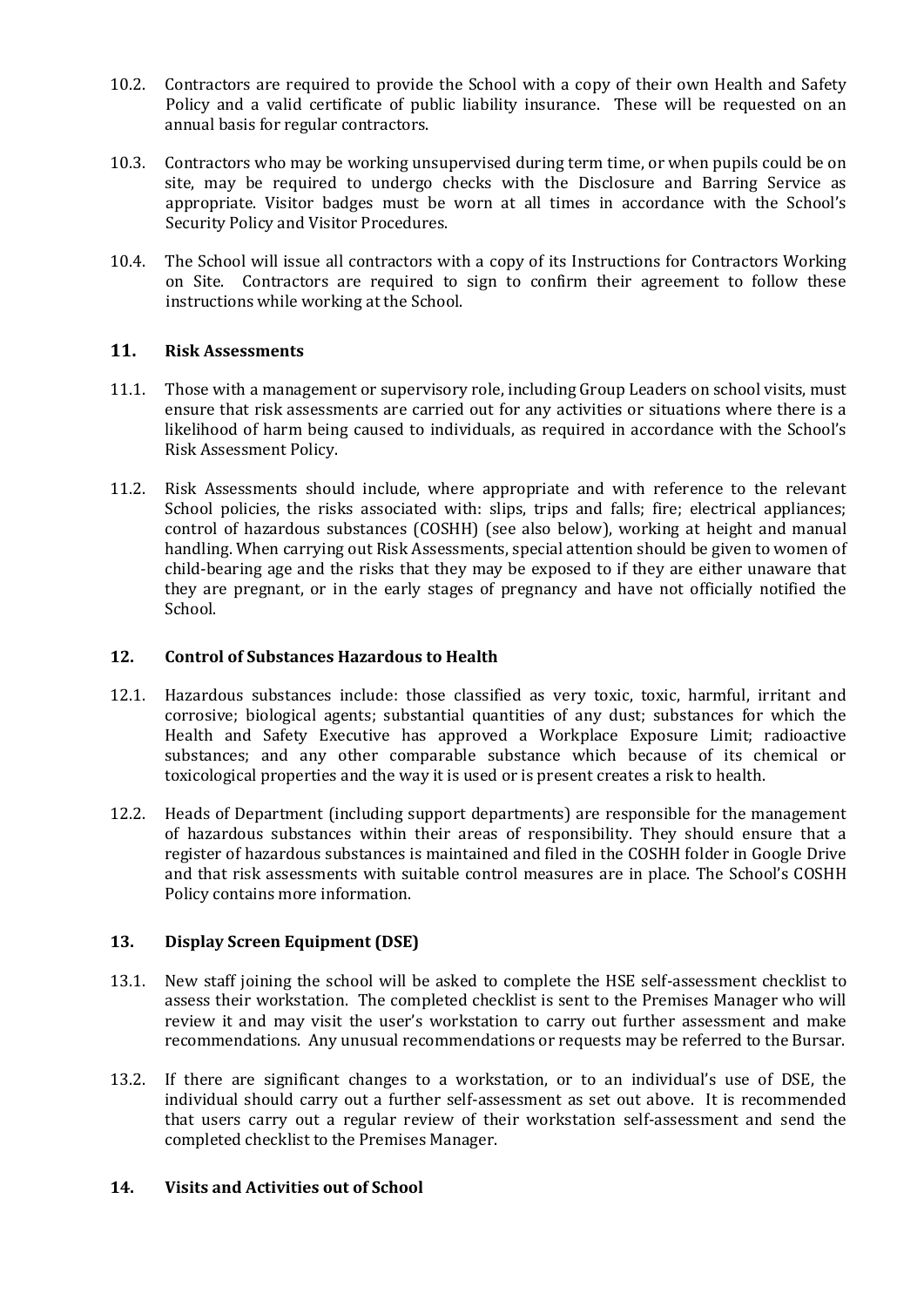- 14.1. Members of staff may be expected, as part of their normal duties, to accompany pupils on visits out of School, and to take responsibility for their supervision on such visits. Risk Assessments must be completed for every visit and passed to the Educational Visits Coordinator who consults with the Senior Teacher to sign off the trip in advance. The procedures set out in the Educational Visits Policy must be adhered to.
- 14.2. If a visit involves caving, climbing, trekking, skiing or watersports, the member of staff responsible for organising the visit must ensure that the provider of these activities holds a licence as required by the Adventure Activities Licensing Regulations 2004.
- 14.3. If a visit involves an accident or hospitalisation this should be reported to the Head, Senior Deputy Head (Pastoral), the Bursar and School Nurse on return to School.

# **15. Emergency Procedures**

- 15.1. The School has an Emergency Evacuation Procedure which contains details of responsibilities and procedures for all staff, pupils, visitors and contractors in the event of activation of the fire alarm (see the Emergency Procedures document).
- 15.2. The School has a Stay Put Procedure to be used in the event of an uncontained threat within or close to the school. It involves the clearing of all public areas of pupils, staff and visitors and securing as many people as possible behind locked doors (see the Emergency Procedures document).
- 15.3. The School has a Bomb and Suspect Package procedure which contains details of the procedures staff members should follow if they receive a threat that a bomb has been placed on the premises or if they discover a suspect package. If it is necessary to evacuate a building, or the entire school site, then staff, pupils, visitors and contractors should follow the School's Emergency Evacuation Procedure unless directed otherwise (see the Emergency Procedures document).
- 15.4. The School has a First Aid Policy which contains details of emergency first aid procedures including when to call an ambulance.
- 15.5. The School has emergency procedures for school visits, carried by Visit Leaders on all trips (see the Emergency Procedures document).
- 15.6. The School has a Critical Incident Management Policy and a plan, held by the Senior Leadership Team, for dealing with any unforeseen event that disrupts or threatens the School's strategic objectives, reputation, viability and/or safety of its staff and pupils and which cannot be resolved through local incident management procedures.

#### **16. Fire Precautions**

- 16.1. The School's Fire Safety Policy should be read in conjunction with this section.
- 16.2. Arrangements for fire drills, fire tests and, fire evacuation procedures are posted throughout the site. All site users must comply with the arrangements to minimise the risk of danger and injury to individuals. They should:
	- report any fire hazard to the Premises Manager immediately;
	- familiarise themselves with the emergency evacuation procedure, fire alarm buttons, emergency exits and assembly point in case of fire;
	- be aware of the different types of fire extinguishers, including their location and purpose (using the wrong type can be dangerous), and report any damaged or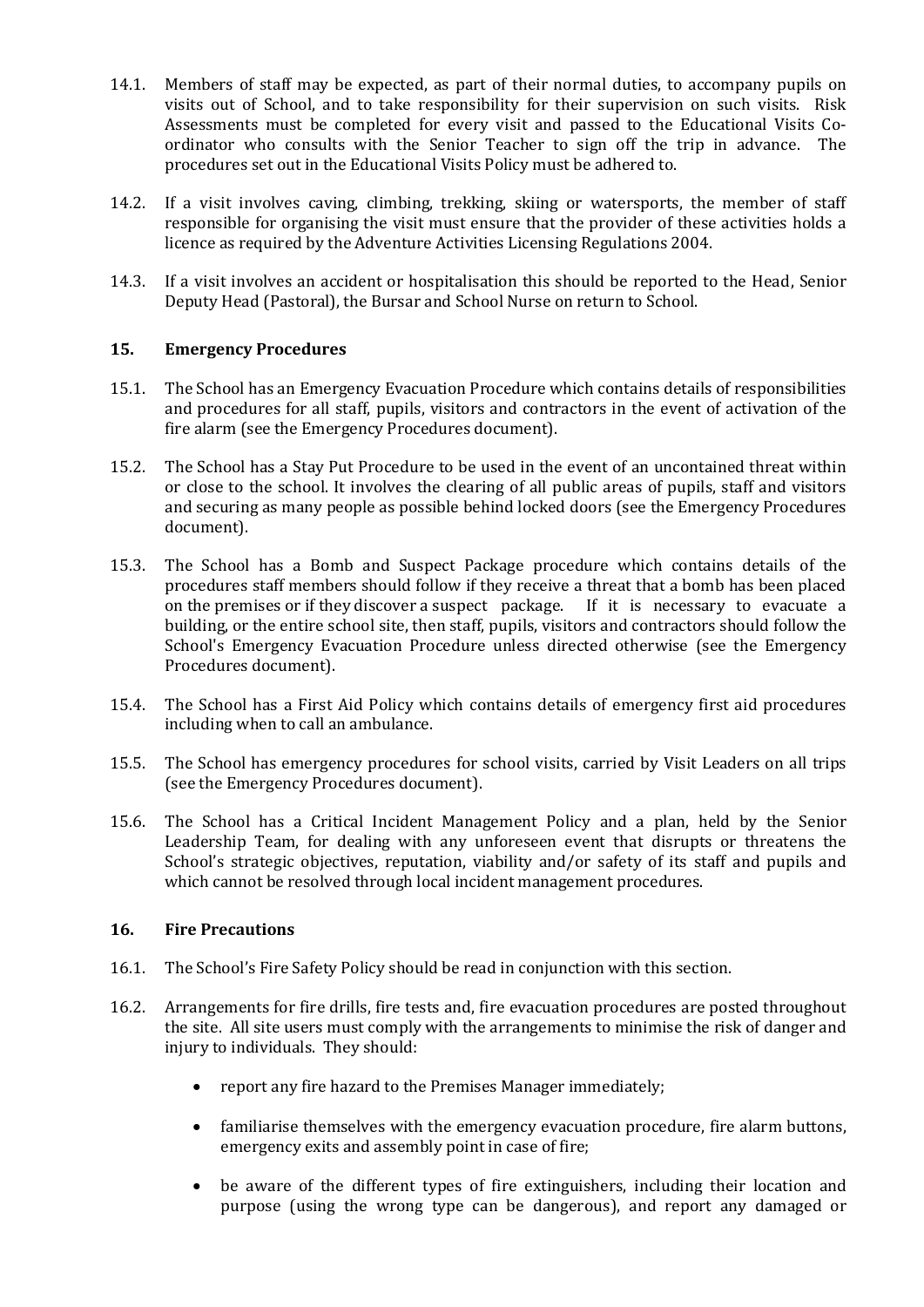discharged fire extinguishers to the Premises Manager immediately;

- keep all gangways, corridors and exits clear and emergency doors unlocked while the building is in use;
- keep work areas free of waste as far as possible and in particular those areas which are not easily accessible, e.g. under desks;
- keep all combustible materials a safe distance from heating appliances and do not place anything on heaters;
- not smoke anywhere on the School site, including outside;
- not prop open fire doors or remove/reposition fire appliances without the authority of the Premises Manager;

# **17. Fire Alarms and Drills**

- 17.1. It is the duty of all staff, pupils and visitors to raise the alarm immediately they notice a fire or smoke.
- 17.2. The alarm is operated by breaking the protective glass and the person activating the alarm should make themselves known to the Premises Manager or the Bursar immediately.
- 17.3. Reception staff will take registers to the designated assembly point. Security will bring the visitors book, music staff and staff signing out books to the designated assembly point.
- 17.4. All staff must comply with the Emergency Evacuation Procedure detailing individual responsibilities and all staff and pupils must participate fully in practice evacuation drills that will be held at least three times per year (one of these may take place during school holidays).
- 17.5. Nobody should re-enter the building in the event of an evacuation without the permission of the Head, Senior Deputy Head (Pastoral) or the Bursar. When there is a member of the Police or Fire Brigade present, no-one should re-enter the School without seeking permission from the Police or Fire Officer in charge.

# **18. Occupational Health**

- 18.1. It is the School's policy to protect its employees as far as practicable from any health risk which may arise from work or the working environment by:
	- Providing two School Counsellors who are available to all staff.
	- Providing two School Nurses who are available to all staff.
	- Establishing and maintaining appropriate standards for health and hygiene.
	- Identifying possible health hazards within the working environment.
	- Providing an efficient first aid service.
- 18.2. This paragraph should be read in conjunction with the School's Occupational Stress Policy. The School recognises that workplace stress is an issue that can have an adverse impact on those affected and acknowledges the importance of identifying and reducing workplace stress factors. The School will seek to maintain a well-managed work environment, in which all reasonably practicable steps will be taken to keep work related stress to a minimum. All staff should be alert to possible symptoms of stress either in themselves or in colleagues and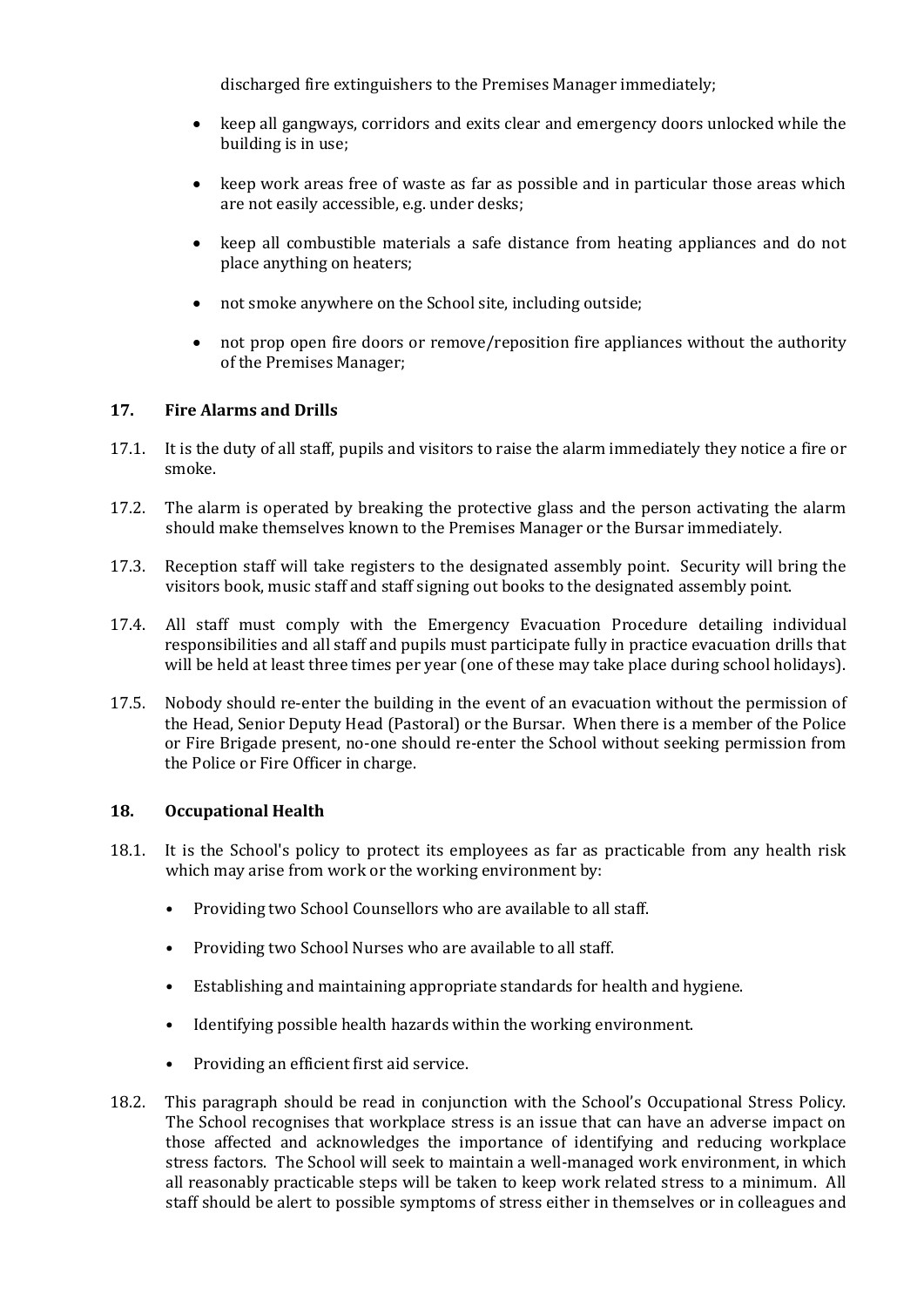should take appropriate action to address the issue as set out in the Occupational Stress Policy. Where stress factors are identified, the School aims to work with employees to ensure that appropriate steps are taken to reduce and manage stress.

#### **19. Disabled Staff, Pupils and Visitors**

- 19.1. The needs of disabled staff, pupils and visitors require special attention, particularly in ensuring that they are able to leave the School buildings easily and quickly during an emergency. Members of staff returning to school after an accident should discuss with the Senior Teacher responsible for staff welfare (teaching staff) or the Personnel Manager (nonteaching staff) whether any adjustments are required.
- 19.2. Members of staff must also take care to ensure the health and safety of disabled persons, including those who are temporarily disabled, for whom they are responsible. There is a 'Procedure for Pupils who require the use of Crutches or Wheelchairs in School' contained in the Staff Handbook and this must be followed for all pupils who present at school on crutches or unable to walk unaided. There is also a specific procedure for evacuation from the Bishop Centre by visitors who may be unable to leave the building unaided (see the Emergency Evacuation Procedure for more details).
- 19.3. If necessary, members of staff may need to make additional local or specialised arrangements for a pupil in their form or visitor for whom they are responsible. A copy of any such arrangement should be made available to the Senior Deputy Head (Pastoral) if a pupil is involved, Bursar and Premises Manager for agreement as soon as any local arrangements have been put in place.

#### **20. Information and Training**

- 20.1. On joining the School, all staff will be provided with a copy of this policy and informed of any specific health and safety information relevant to their role.
- 20.2. Training will be provided to existing staff on specific health and safety issues, such as COSHH or risk assessment procedures, as required. Staff are requested to contact the Chairs of the Health and Safety Committee if they would like to receive specific additional training.

# **21. Members of the Health and Safety Committee**

| Mr John Carroll                        | Senior Teacher (Co-Chair)                |
|----------------------------------------|------------------------------------------|
| Mrs Clare Moore                        | Assistant Bursar (Compliance) (Co-Chair) |
| Ms Sarah Adams                         | Head of Drama                            |
| Mr Jeremy Angus                        | Catering Manager                         |
| Miss Genevieve Andrade                 | Head of Science                          |
| Miss Lucy Cooper                       | Head of Art                              |
| Miss Ellen Elfick                      | Head of Physical Education               |
| Mr Simon Eustice                       | Network Manager                          |
| Mr Gary Martin                         | <b>Premises Manager</b>                  |
| Mrs Tessa Vardigans/Miss Emilia Jewitt | School Nurse                             |
| Mrs Monica Martins                     | <b>Head of Technology</b>                |